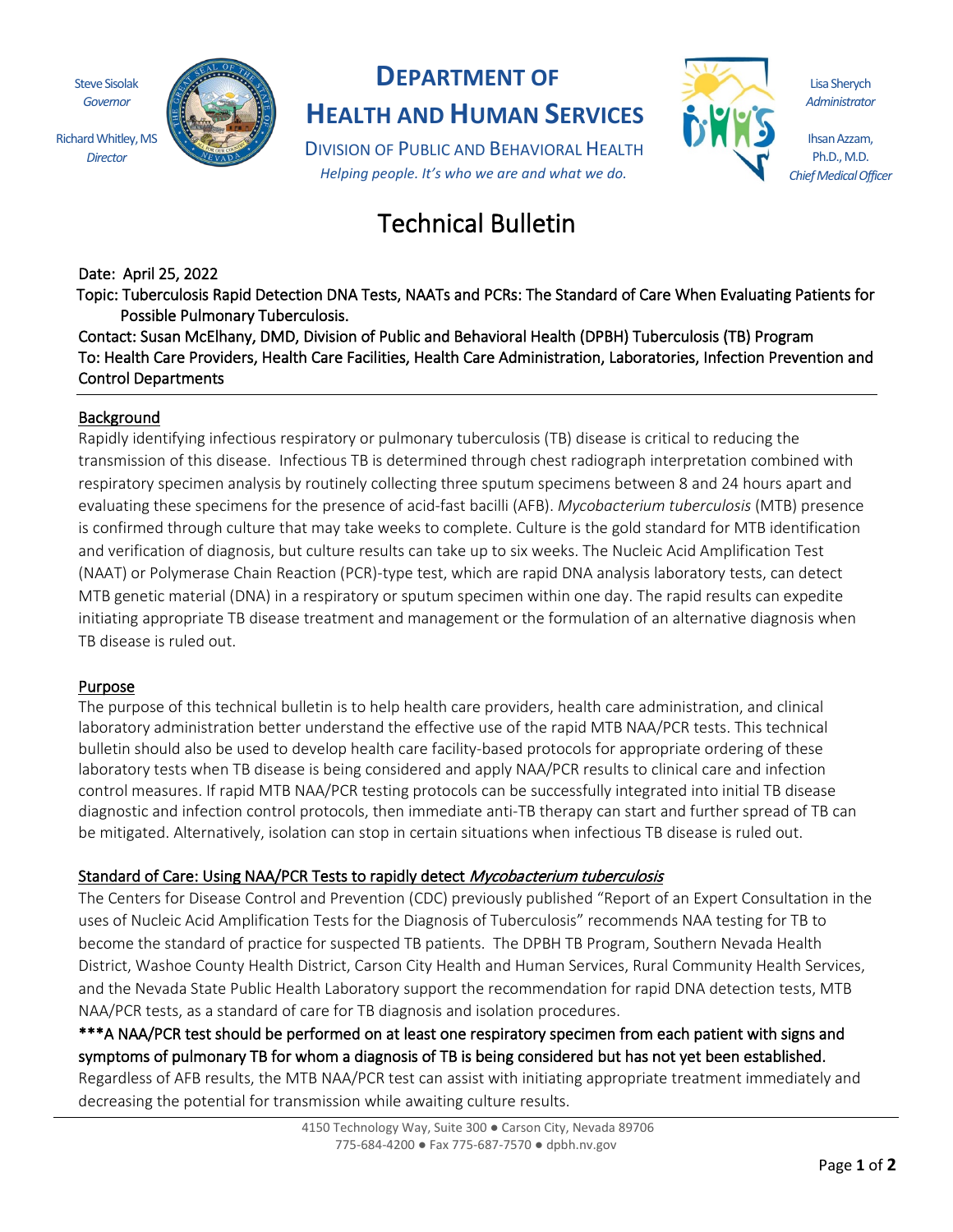The following guidance is provided for the effective use of rapid MTB NAA/PCR testing in individuals suspected of having TB disease, regardless of AFB smear result. Appendix A summarizes NAA/PCR use and interpretation algorithms (adapted from "Use of Xpert/Rif (NAATs/PCRs) - Algorithms ${}^{7}$ ).

### CDC and Nevada TB Program guidance for testing of sputum specimens with MTB NAA/PCR laboratory test

- Patients initially evaluated for pulmonary TB, should undergo the following $123$ :
- An MTB NAA/PCR test should be ordered for at least one respiratory specimen, preferably the first specimen, along with an AFB and culture; providers should not wait for AFB results to be returned to order a NAAT.
	- The Cepheid Xpert MTB/Rif® NAA test provides the additional benefit of rapid initial Rifampin resistance testing, valuable in decreasing transmission of multi-drug resistant TB.
- Providers must ensure the NAA/PCR MTB test is additionally ordered when ordering AFB and culture; the NAA/PRC tests are not automatic when AFB and culture are ordered. *See Appendix B for common Laboratories and their TB test names and codes.*
- When there is a higher suspicion of TB disease, providers should order a second NAA/PCR test along with the second sputum specimen collected for AFB and culture.
- Whether suspicion of TB disease is high or low, a total of three consecutive respiratory specimens collected between 8 and 24 hours apart including one in the early morning, should be tested for AFB and culture.
- Sputum/respiratory specimen collection for testing: Collect a minimum of 5 milliliters (≥ 5 ml) of quality sputum, not saliva, or bronchial fluid (breakdown: > 2 ml for NAAT, > 1 ml for AFB, > 2 ml culture).
- *NAA/PCR results should be incorporated with clinical information in making diagnostic and treatment decisions as outlined below.*

### Interpretation of MTB NAA/PCR Tests when establishing an initial diagnosis (*not for established TB diagnosis*)<sup>2,3, 4</sup>

- AFB smear-positive combined with NAA/PCR-positive: Presume TB disease and initiate anti-TB treatment, pending culture results.
- AFB smear-negative combined with NAA/PCR-positive\*: Order a NAA/PCR test along with the second specimen to confirm the NAA/PCR result; if two or more specimens are NAA/PCR-positive, presume TB disease and initiate treatment pending culture results. NAA/PCR detects about 75% of smear-negative/culture-positive disease, thereby greatly expediting diagnosis in these not uncommon cases.
- AFB smear-positive combined with NAA/PCR-negative\*: Order a NAA/PCR test along with the second specimen to confirm the NAA/PCR result; if both NAA/PCRs are negative and the AFB is smear-positive, presume infected with non-tuberculous mycobacteria. Airborne isolation may be discontinued if consistent with other clinical findings (see Appendix A).
- AFB smear-negative combined with NAA/PCR-negative\*: A second negative NAA/PCR has a negative predictive value approaching 98% for pulmonary TB in low-incidence settings such as most of the United States. While this does not entirely exclude TB disease, it may enable removal from isolation and expedite efforts to seek alternative diagnosis in instances with a low to moderate likelihood of TB disease. Airborne isolation may be discontinued if consistent with other clinical findings (see Appendix A).
- \**Use clinical judgment to determine whether to begin anti-TB treatment while awaiting results of culture and additional diagnostic testing.*

### References and Resources:

1. Adapted from: National Tuberculosis Controllers Association and Association of Public Health Laboratories. Consensus statement on the use of Cepheid Xpert MTB/RIF®assay in making decisions to discontinue airborne infection isolation in health care settings. Available at[: NTCA\\_APHL\\_GeneXpert\\_Consensus\\_Statement\\_Final.pdf \(tbcontrollers.org\)](https://www.tbcontrollers.org/docs/resources/NTCA_APHL_GeneXpert_Consensus_Statement_Final.pdf) 2. Adapted from: Centers for Disease Control and Prevention (CDC). Updated Guidelines for the Use of Nucleic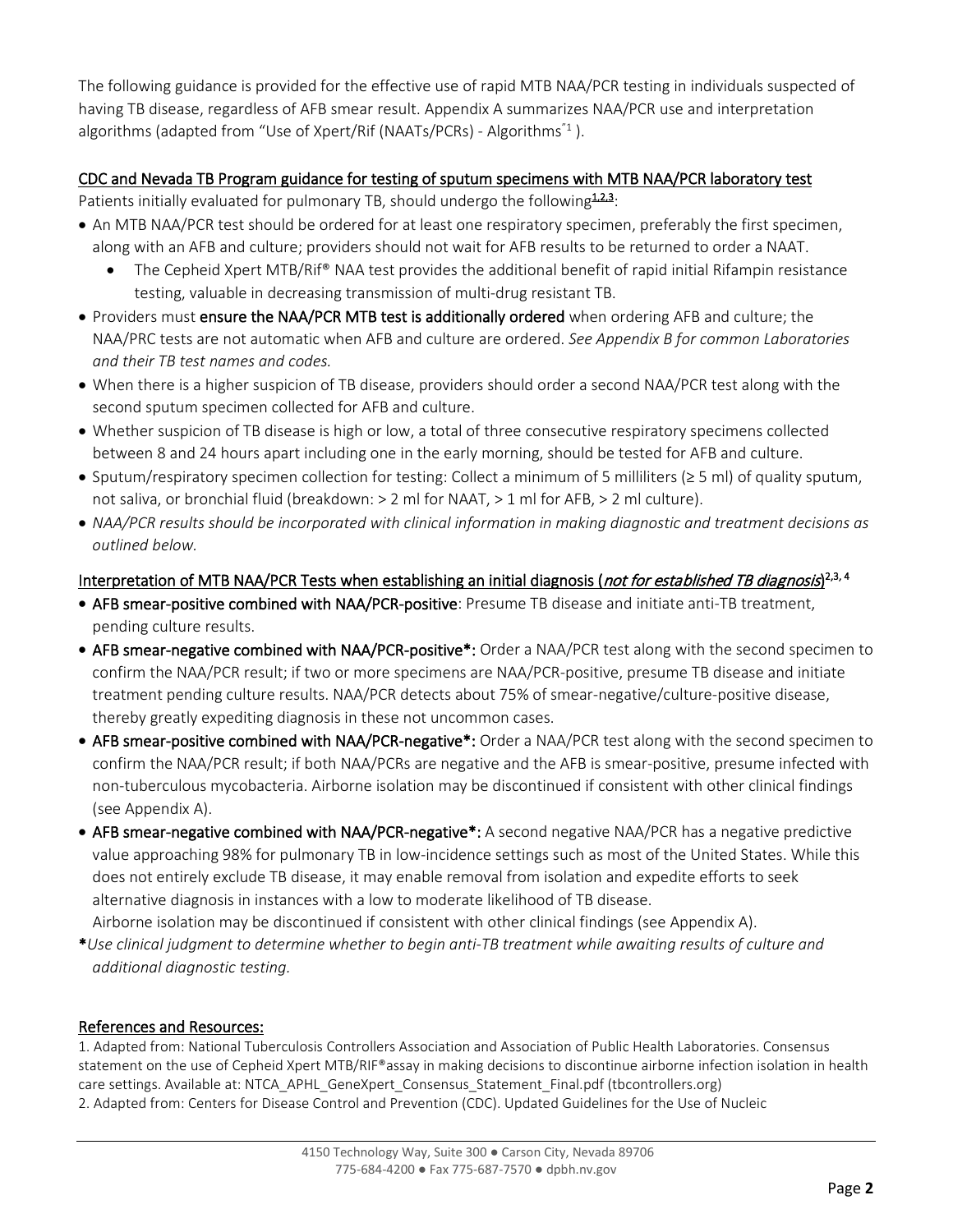Acid Amplification Tests in the Diagnosis of Tuberculosis. MMWR Morb Mortal Wkly Rep. 2009 16;58(1):7-10. Available at: <http://www.cdc.gov/mmwr/preview/mmwrhtml/mm5801a3.htm>

3. Adapted from: Centers for Disease Control and Prevention (CDC). Report of an Expert Consultation of the Uses of Nucleic Acid Amplification Tests for the Diagnosis of Tuberculosis. Available at:

[https://www.cdc.gov/tb/publications/guidelines/amplification\\_tests/reccomendations.htm](https://www.cdc.gov/tb/publications/guidelines/amplification_tests/reccomendations.htm) 4. Rice, J, Seifert, M., Moser, K. Rodwell, T. Performance of the Xpert MTB/RIF assay for the diagnosis of pulmonary tuberculosis and rifampin resistance in a low-incidence, high-resource setting. PLoS One. 2017 Oct 9:12(10):e0186139.doi: 10.1371/journal.pone.0186139.

5. Association of Public Health Laboratories. Laboratory considerations for use of Cepheid

Xpert MTB/RIF Assay. 2013. Available at: [http://www.aphl.org/AboutAPHL/publications/Documents/ID\\_2013Nov\\_Cepheid-](http://www.aphl.org/AboutAPHL/publications/Documents/ID_2013Nov_Cepheid-Xpert-Fact-Sheet.pdf)[Xpert-Fact-Sheet.pdf](http://www.aphl.org/AboutAPHL/publications/Documents/ID_2013Nov_Cepheid-Xpert-Fact-Sheet.pdf)

Questions: For questions regarding this Technical Bulletin, please contact Susan McElhany, DMD, at [smcelhany@health.nv.gov.](mailto:smcelhany@health.nv.gov)

Jere Sheyah

 Lisa Sherych, Administrator Ihsan Azzam, Ph.D., M.D. Division of Public and Behavioral Health Chief Medical Officer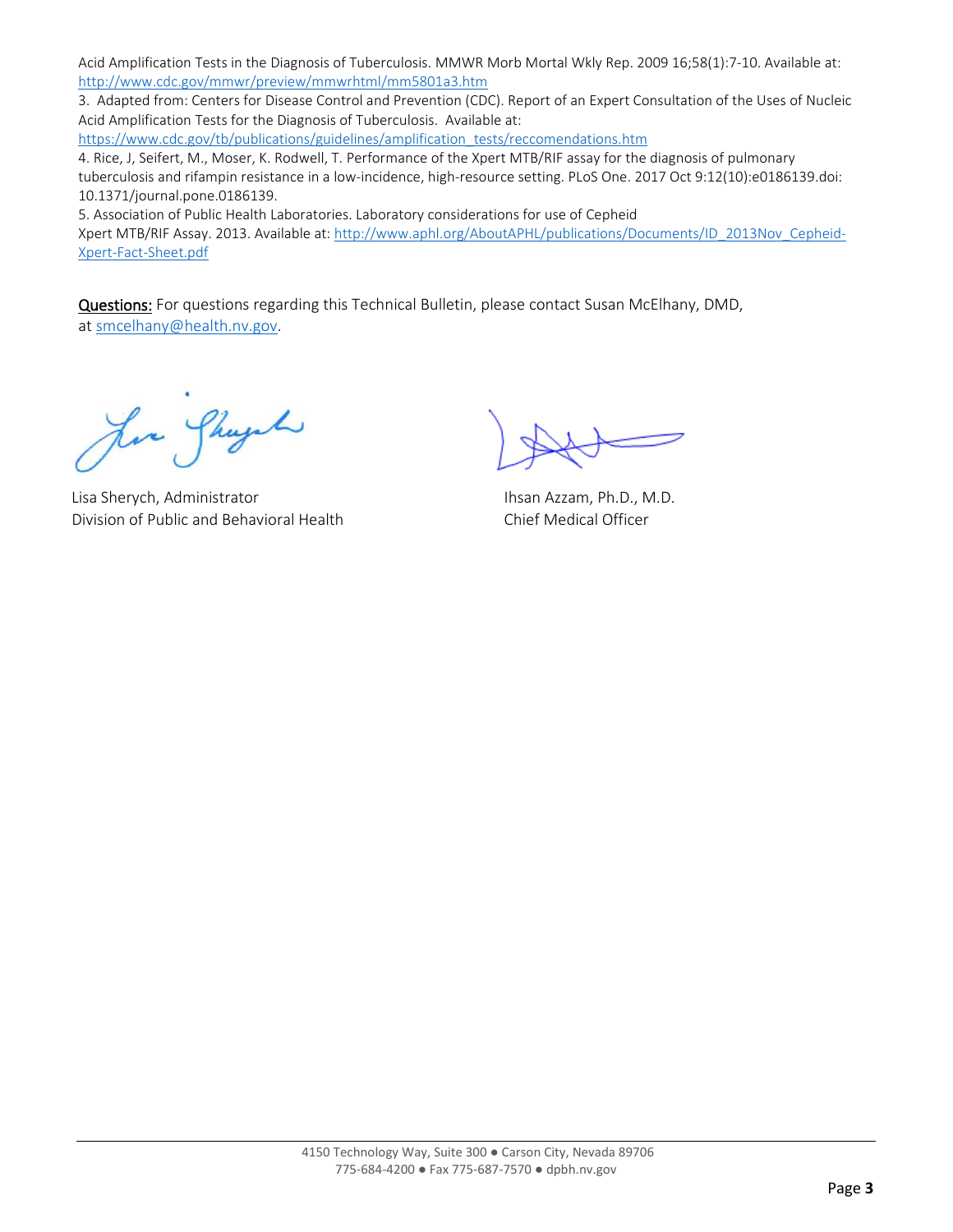#### **Appendix A**

### Use of Xpert (NAAT/PCR) in Discontinuing Airborne Infection Isolation†

Adapted with permission from the National Tuberculosis Controllers Association and Association of Public Health Laboratories





M.tb: Mycobacterium tuberculosis A.I.I.: Airborne infection isolation

\*First morning specimen preferred to maximize diagnostic yield of AFB sputum smear, culture, and Xpert.

- \*\* Most laboratories/protocols will automatically retest leftover sample if an initial invalid (failed) result is obtained; in such cases, a reported invalid result reflects repeat testing of a single specimen.
- \*\*\* If this result is Negative following an initial invalid result in Step 1 and infectious TB still is clinically suspected, a repeat test (repeat Step 2) using a new specimen, if available, is recommended in order to improve sensitivity. Alternatively, the clinician may use the single Negative Xpert result from Step 2 with smear results and clinical information to make the decision to discontinue or maintain A.I.I.
- \*\*\*\* Note: This process does not rule out tuberculosis with 100% certainty. Refer to Appendix IIIb Application of AFB Smear Microscopy to Negative Xpert Results to assist in diagnostic evaluation.

†Adapted from: National Tuberculosis Controllers Association and Association of Public Health Laboratories. Consensus statement on the use of Cepheid Xpert MTB/RIF®assay in making decisions to discontinue airborne infection isolation in healthcare settings. Available at: [NTCA\\_APHL\\_GeneXpert\\_Consensus\\_Statement\\_Final.pdf \(tbcontrollers.org\)](https://www.tbcontrollers.org/docs/resources/NTCA_APHL_GeneXpert_Consensus_Statement_Final.pdf)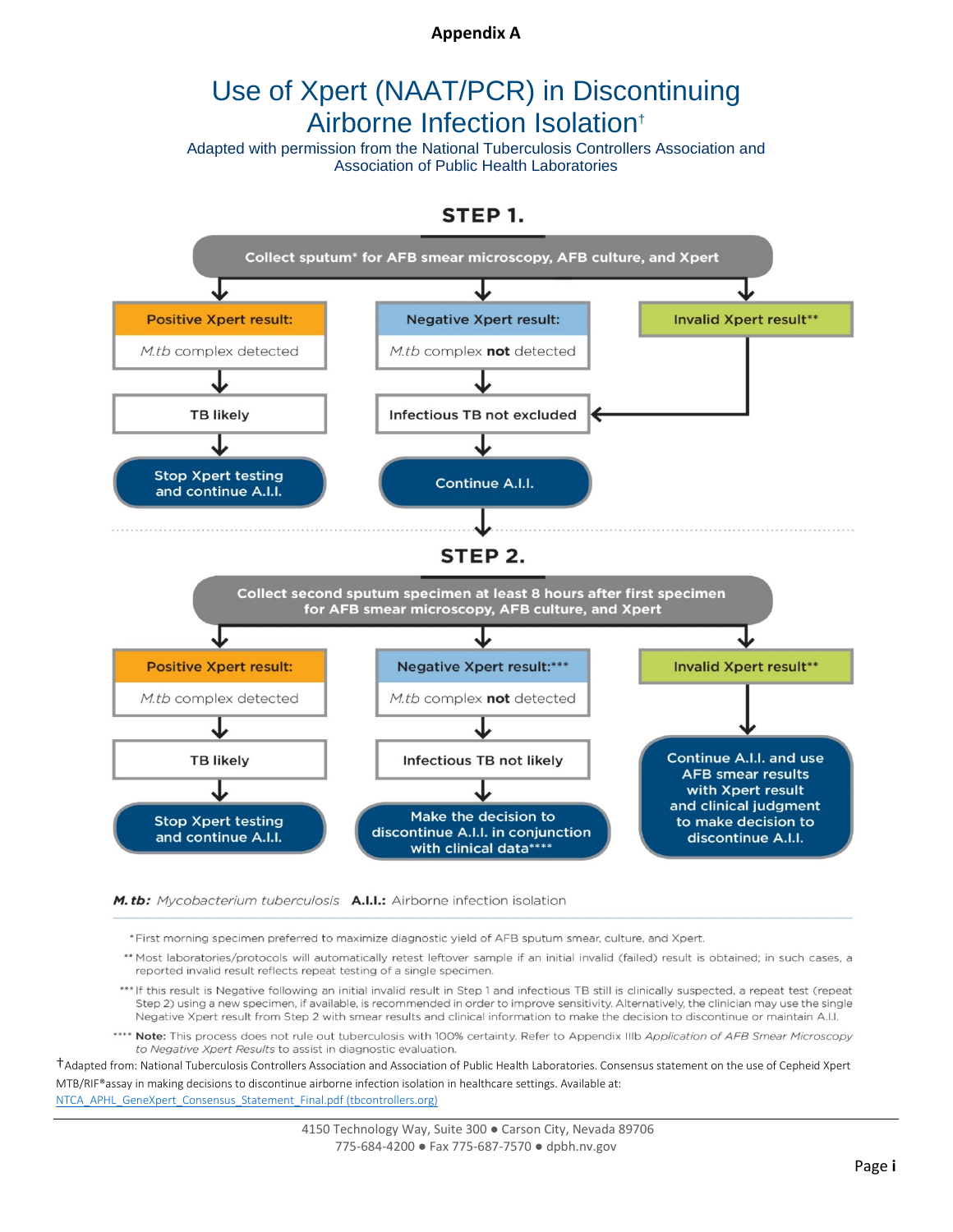**Appendix A**

## Application of AFB Sputum Smear Microscopy to Negative Xpert (NAAT/PCR) Results†



NTM: nontuberculous mycobacteria